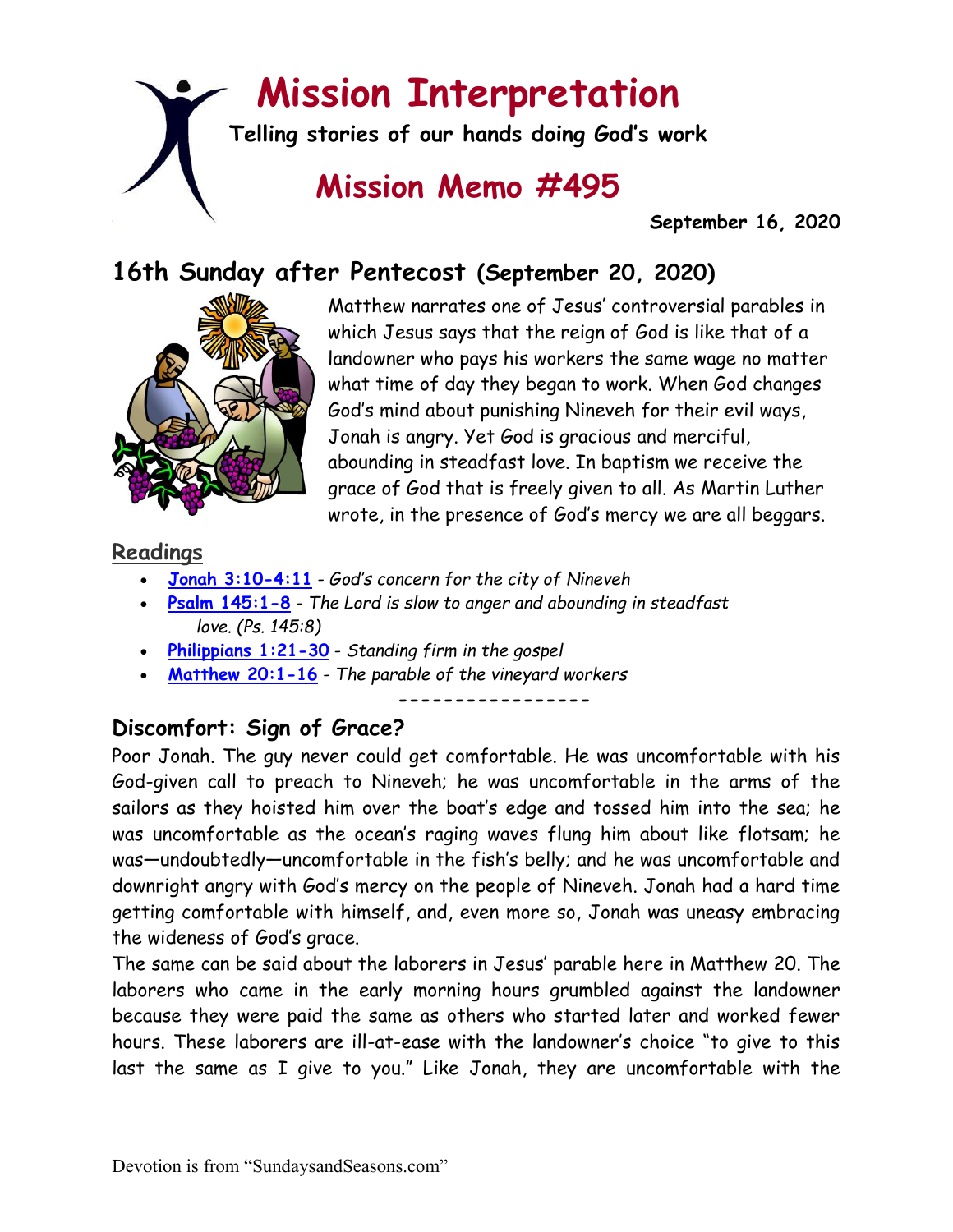unchecked mercy offered by the landowner/God. God doesn't play by our rules, and that can be very discomforting for us all.

Our discomfort with grace manifests itself in all sorts of ways. It can be discomforting for us to engage the poor and the outcast of our society. It can be discomforting for us to welcome immigrants into our communities. It can be discomforting to address the pervasive racism that still surrounds us. And it can be very discomforting for us to open our lives to the transforming power of the cross of Christ, whereby "the last will be first, and the first will be last" (Matt. 20:16).

Could it be that the more uncomfortable we become with the reckless love of God, the closer we are to understanding the meaning of grace?

-----------------------------------------

#### **2020-2021 Edition of "Stories of Faith in Action"**



This annual publication illustrates how God is at work across the ELCA through your generosity. It highlights how a portion of your offering, called Mission Support, advances the ministry of our church — particularly the ways the ELCA nurtures vital congregations, raises up leaders and grows the global church. Most importantly, it's one way we say thank you for your faithful generosity to your congregation, your synod and the churchwide organization — by showing your offering at work.

**[Dive into the latest edition](https://ymlpcl4.net/2d99eebyjaiaehyjsafawuuakaushb/click.php)**, which is now available digitally and includes:

- A special message from **ELCA Presiding Bishop Elizabeth Eaton**.
- Nine inspiring stories from around the country and world.
- Your **2019 financial report on Mission Support** the portion of your offering your congregation shares with your synod and your synod shares with the churchwide organization.
- A story-based devotional for use at Bible studies or committee meetings.

[Click here](https://www.livinglutheran.org/StoriesofFaith/) to view and use the SOFIA flipbook or visit [www.elca.org/SOFIA](http://www.elca.org/SOFIA) now to:

• Download a color PDF or black and white printable PDF of Stories of Faith in Action for use at your next council, finance or congregational meeting.

- Download one-page black and white printable of stories from this publication.
- Download a copy of "Where does my offering go?" to share with your congregation.
- Find video resources connected with Stories of Faith in Action

Mission Memo 495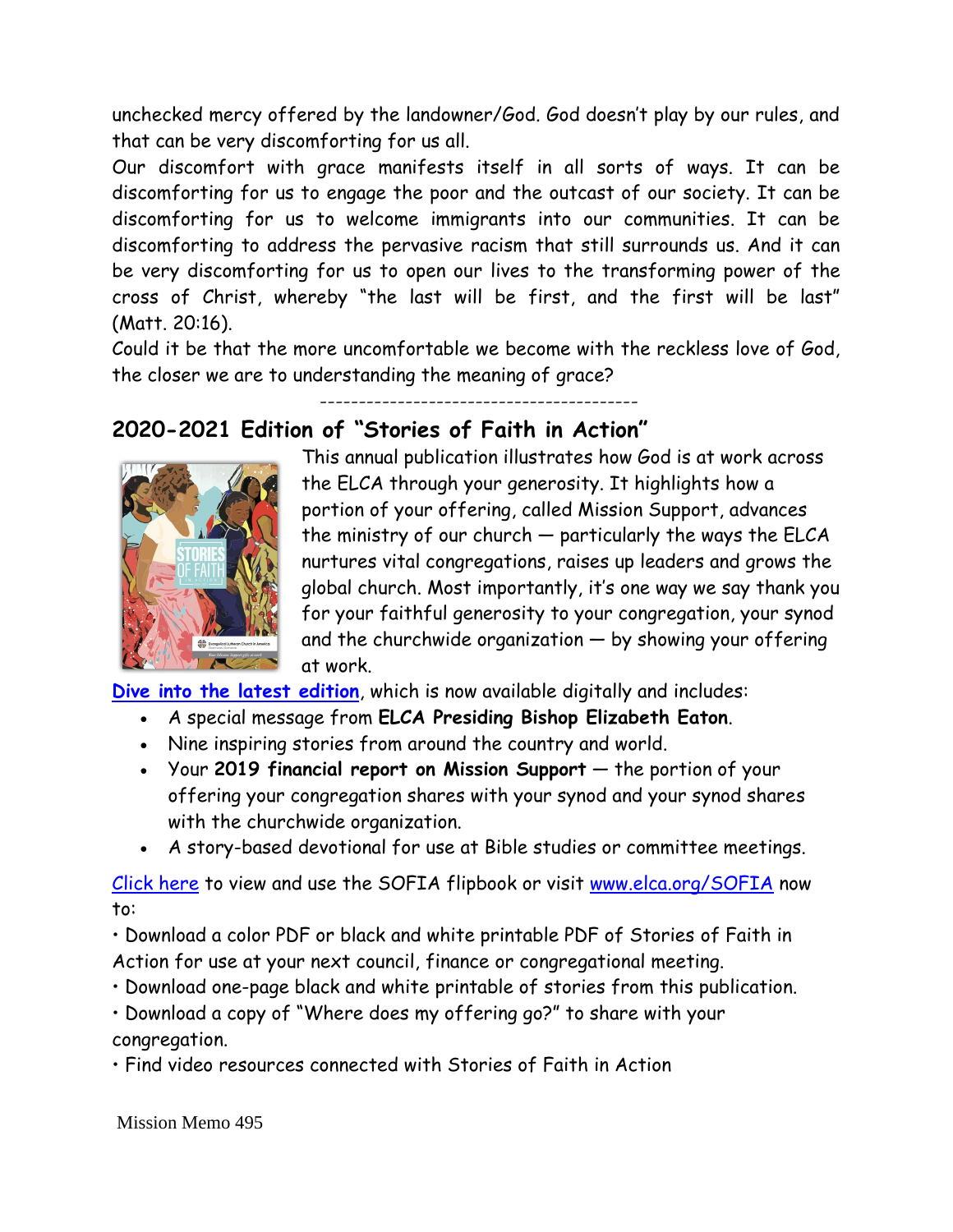

According to the United Nations High Commissioner for Refugees (UNHCR) an average of 22.5 million people were displaced by climate or weather-related events between 2000-2018. And the numbers keep rising—the International Organization for Migration estimates that by 2050 there will be 200 million climate-displaced persons.

#### **So what can we do?**

The refugee resettlement and environmental communities must come together to address the challenges that exist in assisting climate-displaced people and propose next steps for advancing legal frameworks, public campaigns, and policy decisions. As one of the oldest and largest resettlement agencies in the U.S., Lutheran Immigration and Refugee Service (LIRS) will bring together a panel of experts to explore the unique intersection of climate change and forced migration.

We are invited to join LIRS on September 23 at 11 a.m. EST for "Climate Migration: Addressing the Crisis," a virtual panel held as part of Climate Week NYC. Panelists include Prof. Walter Kälin, Former Representative of the United Nations Secretary-General on the Human Rights of Internally Displaced Persons, Faye Matthews, Legal Policy Advisor for the Gulf and Mississippi River Delta Restoration Programs at National Wildlife Federation, and other speakers. [Click here to register](https://us02web.zoom.us/webinar/register/WN_w2zZQTzZRyyLl40iPBRUdQ?mc_cid=d82549ea9b&mc_eid=9d05c2cfd9)

#### **Lutheran Disaster Response**

As wildfires rage across the West and hurricanes devastate the Southeast, we remember, give thanks and support the effort of Lutheran Disaster Response. It brings God's hope, healing and renewal to people whose lives have been disrupted by disasters in the United States and around the world. When the dust settles and the headlines change, we stay to provide ongoing assistance to those in need. Learn more of ongoing efforts at [https://www.elca.org/Our-Work/Relief-and-](https://www.elca.org/Our-Work/Relief-and-Development/Lutheran-Disaster-Response)[Development/Lutheran-Disaster-Response](https://www.elca.org/Our-Work/Relief-and-Development/Lutheran-Disaster-Response)

Mission Memo 495